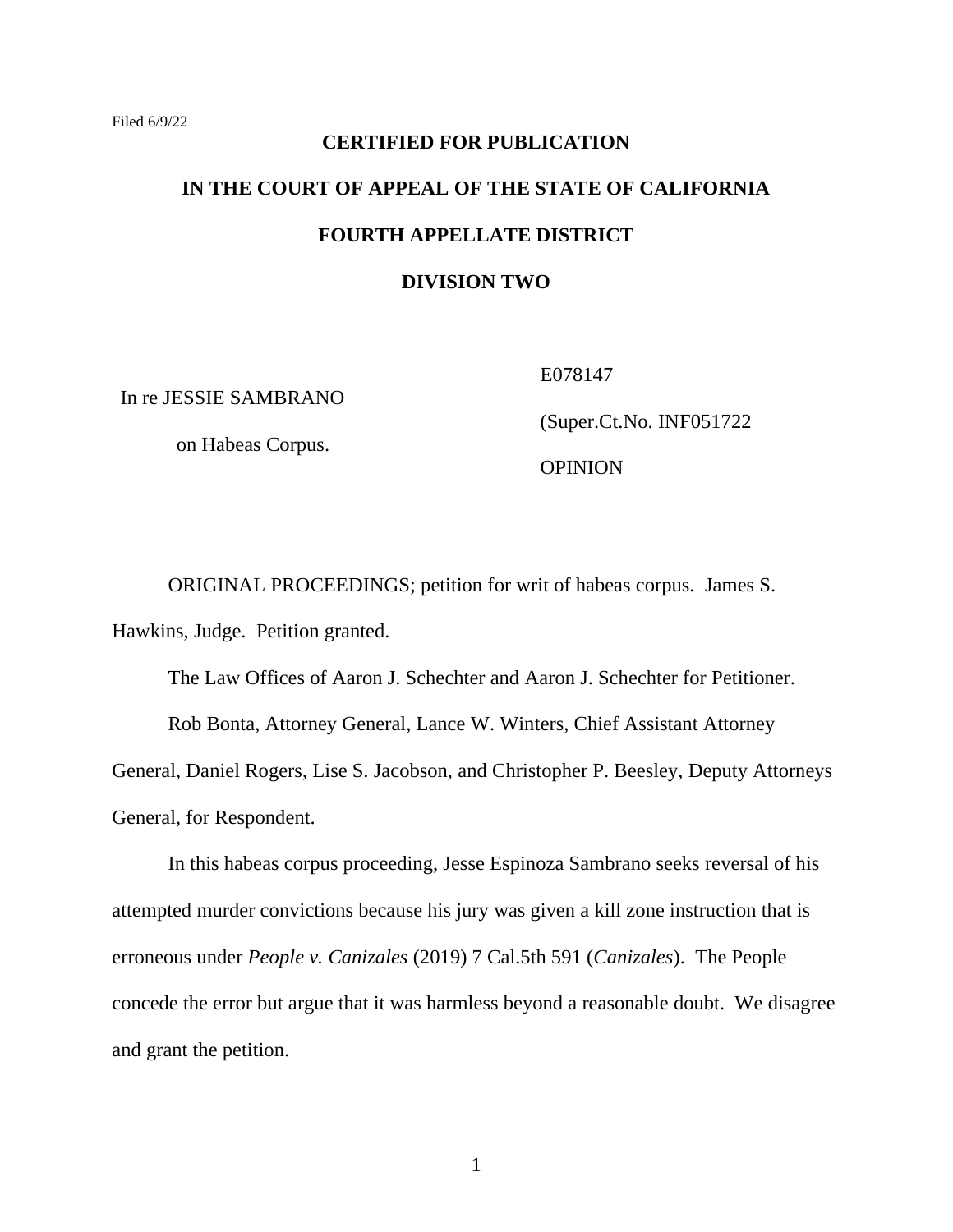We publish this opinion in order to reiterate the following principles concerning the kill zone theory:

If there is no evidence of a primary target, then the kill zone theory does not apply. (*Canizales*, *supra*, 7 Cal.5th at p. 608 ["evidence of a primary target is required"].)

Relatedly, if the evidence shows only that the defendant intended to kill everyone in a particular area, but not *as a means of ensuring the death of a primary target*, then the kill zone theory does not apply. (*Canizales*, *supra*, 7 Cal.5th at p. 607 [a kill zone is "an area in which the defendant intended to kill everyone present to ensure the primary target's death"].)

If there is evidence of a primary target, but the evidence shows only that the defendant subjected people near the primary target to lethal risk, or that the defendant acted with conscious disregard of the risk of serious injury or death for people near the primary target, then the kill zone theory does not apply. (*Canizales*, *supra*, 7 Cal.5th at p. 607.)

Jury instructions on the kill zone theory are *never* required. (*People v. Stone* (2009) 46 Cal.4th 131, 137-138 (*Stone*); *People v. Smith* (2005) 37 Cal.4th 733, 746 (*Smith*); *People v. Bland* (2002) 28 Cal.4th 313, 331, fn. 6 (*Bland*).)

#### BACKGROUND

The following facts are taken from this court's unpublished opinion on Sambrano's direct appeal, *People v. Sambrano* (Nov. 15, 2013, E054725) [nonpub. opn.], and the record in that appeal. (See *In re Taylor* (2019) 34 Cal.App.5th 543, 556-557.)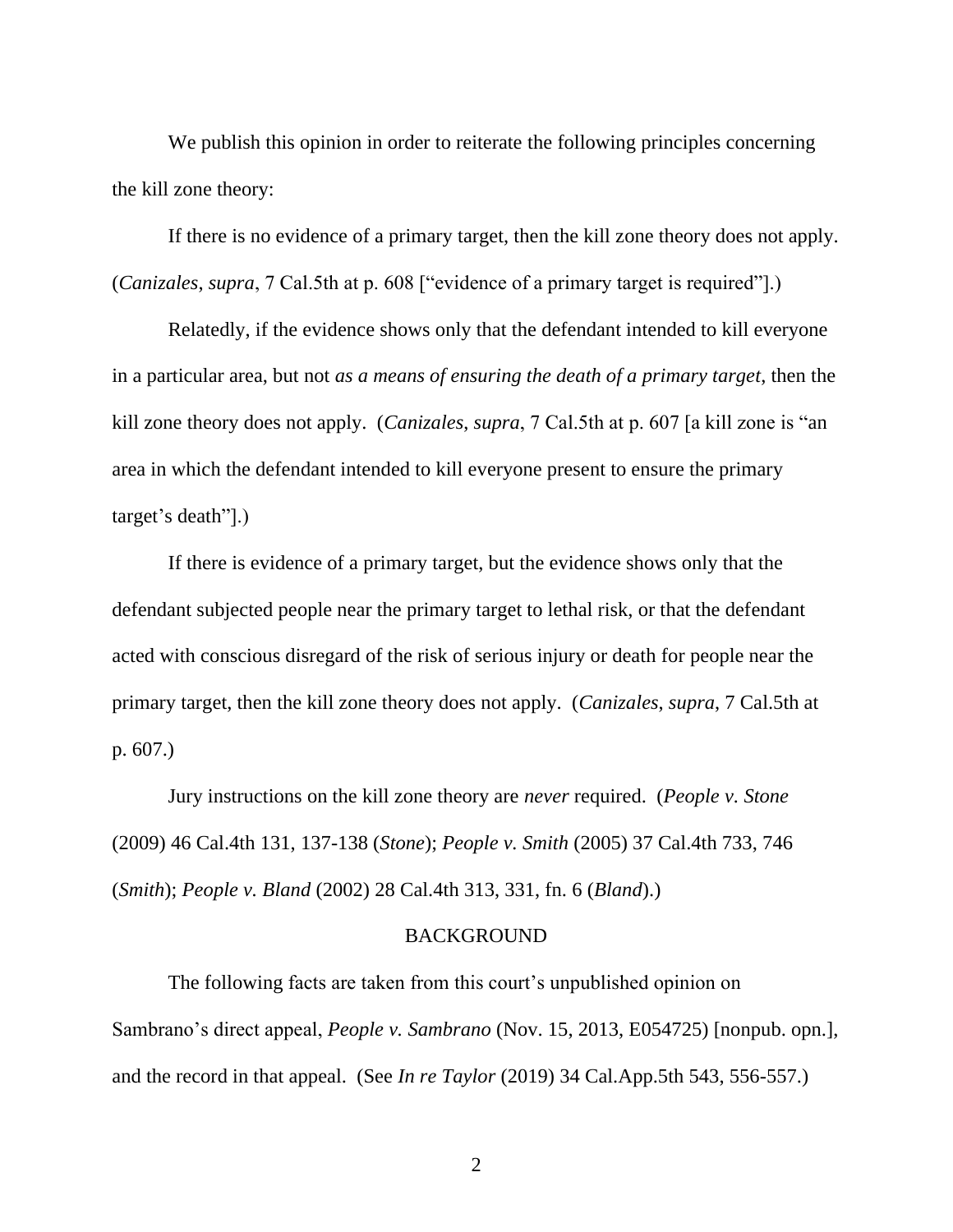We describe only those facts relevant to the attempted murder convictions and the kill zone theory.

Sambrano and his two codefendants, Anthony Lares and Daniel Torres, are all alleged members or associates of a gang called Varrio Coachella Rifa 52 (Varrio Coachella). On the night in question, they drove into the territory of a rival gang, North Side Indio (North Side). Sambrano drove the car, Torres was the front passenger, and Lares was in the back seat. After repeatedly driving past a group of people gathered outside a house, Sambrano stopped the car, and Lares and Torres began shooting. Lares admitted firing at least 10 rounds from his .30–caliber M1 carbine rifle. Torres fired an unknown number of shots from a .22–caliber handgun that held five rounds. The shots killed one person and seriously wounded two others, all of whom were outside the house at the time of the shooting.

At trial, the parties disagreed about the motivation for the shooting. The prosecutor's theory was that the shooting was gang related, specifically that Sambrano, Lares, and Torres were retaliating for a rival gang's graffiti in Varrio Coachella territory, near the home of Sambrano's godmother. The prosecutor presented both photos depicting the allegedly offending graffiti and expert testimony regarding the general significance of gang graffiti and the particular significance of a gang's leaving its graffiti in the territory of a rival. In this case, North Side not only left graffiti in Varrio Coachella territory but also obliterated Varrio Coachella's own gang graffiti, which the expert opined would be viewed by Varrio Coachella members as disrespectful.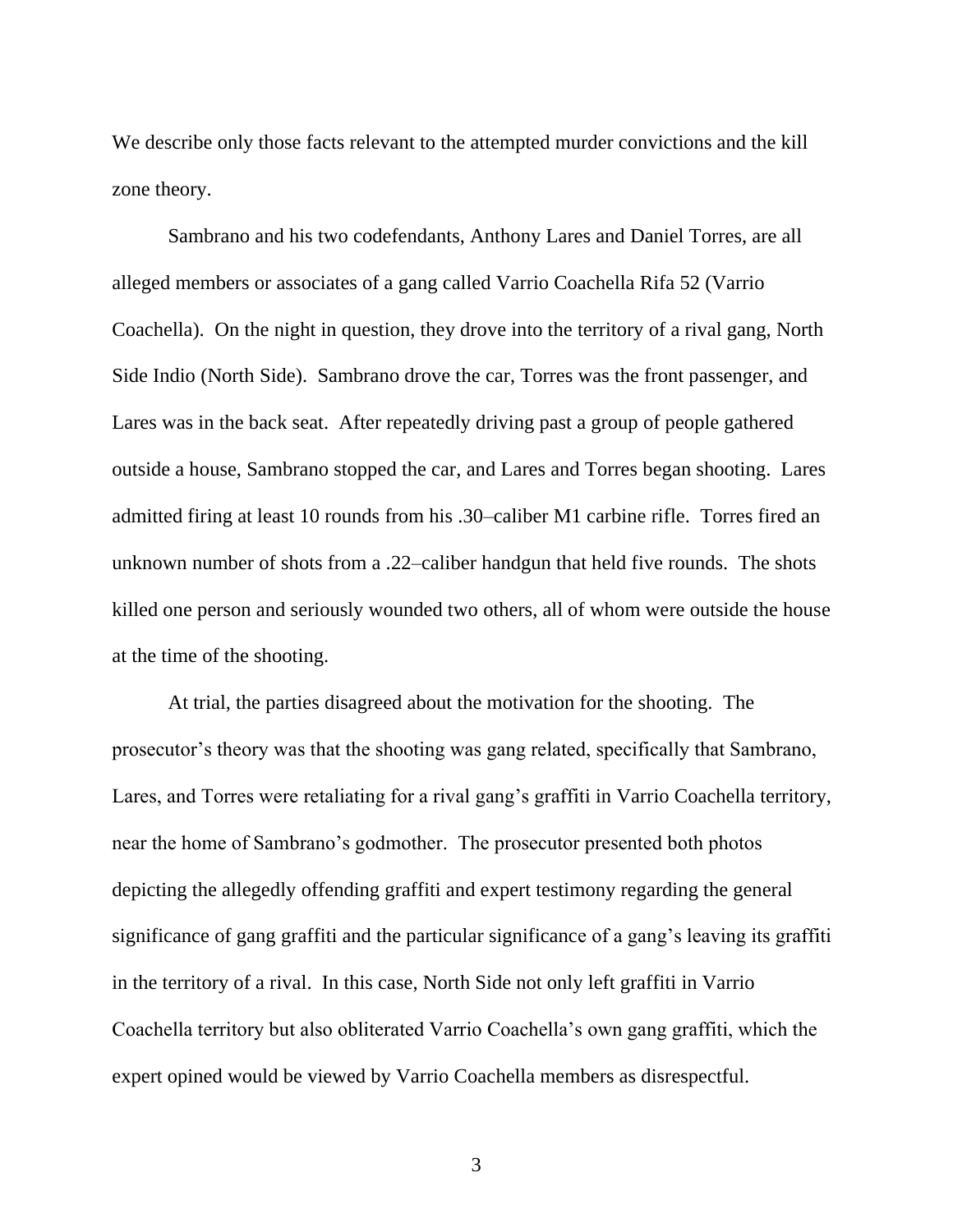According to the expert, when a gang member believes they have been disrespected, they must retaliate with violence. Otherwise, the status of both the gang and the member would be diminished.

Both Sambrano and Lares eventually admitted that they were involved in the shooting. Lares claimed that they had been looking for a girl he knew, who lived somewhere in the neighborhood. While looking for her, they passed by the gathering in front of the house. When they drove by a second time, Torres fired at the group. But Lares was hallucinating as a result of various substances he had ingested, and he thought shots had been fired at them from the group outside the house. That is why he fired back with the M1 rifle, which he kept in the trunk of the car for protection.

Sambrano told law enforcement officers that on the evening of the shooting he was driving his companions around to try to find a girl he knew, concerning a matter unrelated to the graffiti, and he did not know that his companions had guns. Sambrano claimed that he drove past the house at least once, turned the car around, and drove back to see if the girl they were looking for was among the people outside the house. He was just pulling up to the curb in front of the house and about to park the car when he heard seven or eight gunshots, after which Lares opened fire from the back seat. Sambrano then immediately pulled away from the curb and drove off.

The Rodriguez family lived in the house where the shooting occurred. Jacob Rodriguez and his girlfriend had just walked out the front door when the gunfire started. Jacob's girlfriend was hit by three bullets and died. Jacob and another attendee who was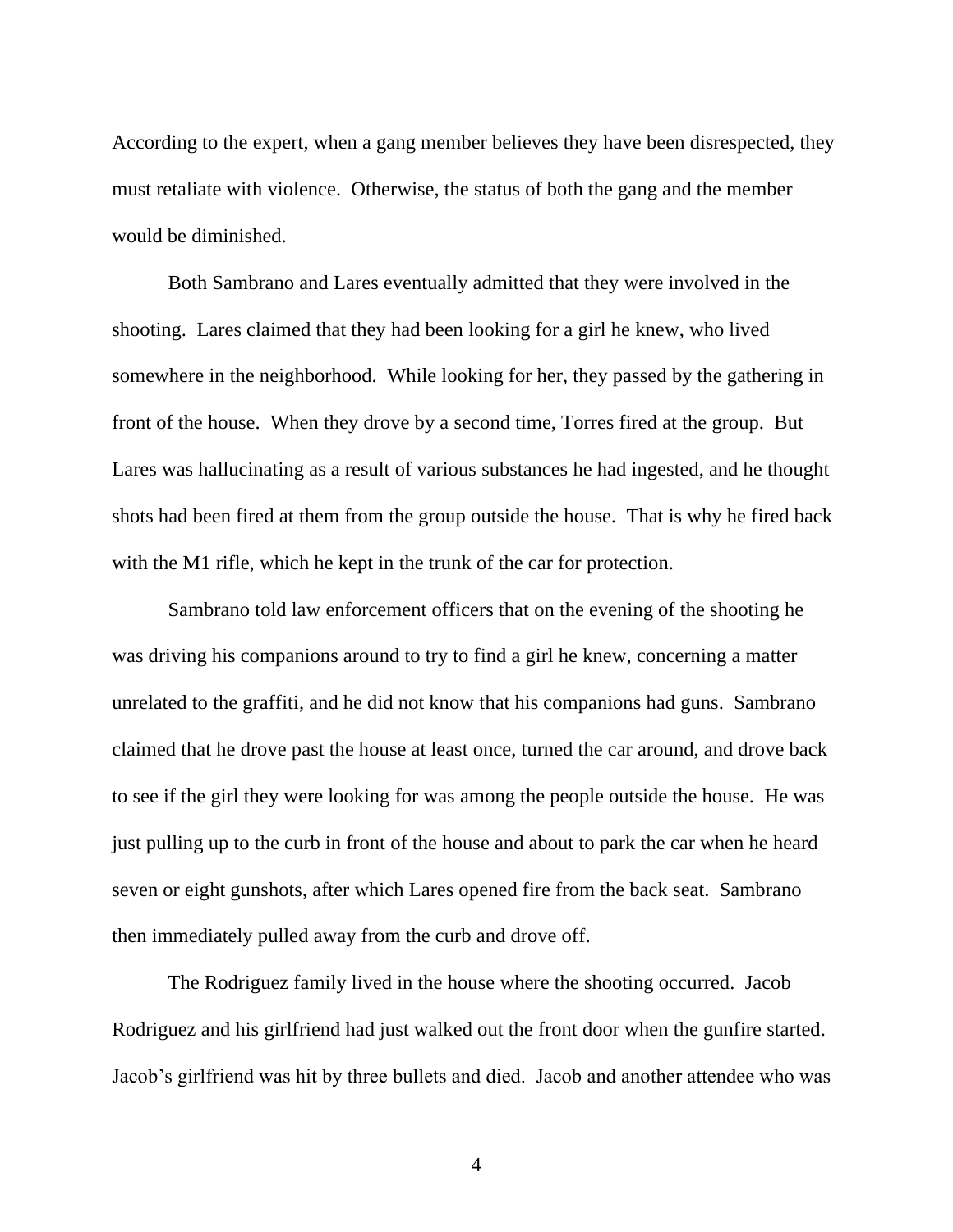standing outside were hit by bullets too, but they survived. The four remaining attempted murder counts involved four people who were inside the house when the shooting occurred. Three of them were children. None was hit by a bullet.

#### DISCUSSION

#### A. *Timeliness*

The People argue that Sambrano's habeas petition is procedurally barred as untimely. We are not persuaded.

"Whether a claim has been timely presented is assessed based on an indeterminate reasonableness standard." (*Robinson v. Lewis* (2020) 9 Cal.5th 883, 890 (*Robinson*).) We assume for purposes of our analysis that as of the Supreme Court's issuance of *Canizales* in June 2019 (*Canizales*, *supra*, 7 Cal.5th at p. 591), Sambrano "'"knew, or reasonably should have known, of the information offered in support of the claim and the legal basis for the claim"'" (*In re Reno* (2012) 55 Cal.4th 428, 460, superseded by statute on another ground as stated in *In re Friend* (2021) 11 Cal.5th 720, 727-729). Sambrano is not a lawyer, and he was not represented by a lawyer between 2013 and 2021. In 2021, a lawyer was appointed to represent Sambrano on appeal from the denial of a resentencing petition under Penal Code section 1170.95. This habeas petition was filed by Sambrano's attorney about two months later.

We conclude that given these circumstances the habeas petition was timely filed under the applicable "indeterminate reasonableness standard." (*Robinson*, *supra*, 9 Cal.5th at p. 890; see also *In re Saunders* (1970) 2 Cal.3d 1033, 1040 [delay of nearly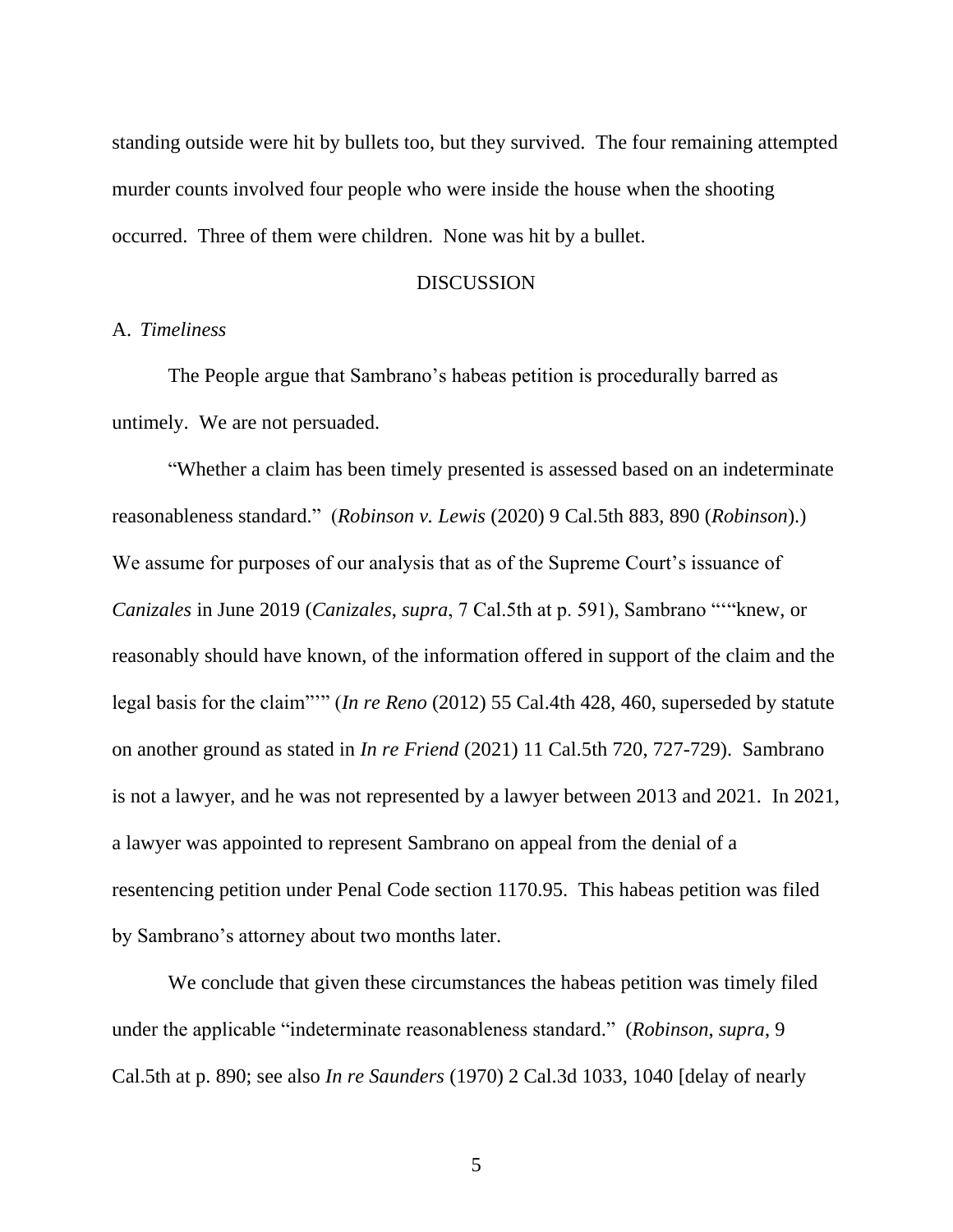five years was justified given that the petitioner "had only a ninth grade education and was without experience or education in law"].)

#### B. Canizales *and the Kill Zone Theory*

"The elements of attempted murder are 'specific intent to kill and the commission of a direct but ineffectual act toward accomplishing the intended killing.' [Citation.] 'When a single act is charged as an attempt on the lives of two or more persons, the intent to kill element must be examined independently as to each alleged attempted murder victim; an intent to kill cannot be "transferred" from one attempted murder victim to another under the transferred intent doctrine.' [Citation.] But consistent with those requirements, the kill zone theory, which was first approved by the Supreme Court in [*Bland*, *supra*, 28 Cal.4th at pp. 327, 330], 'yields a way in which a defendant can be guilty of the attempted murder of victims who were not the defendant's "primary target."'" (*People v. Cardenas* (2020) 53 Cal.App.5th 102, 111 (*Cardenas*).)

In *Canizales*, the Supreme Court reexamined the kill zone theory and clarified its scope. (*Canizales*, *supra*, 7 Cal.5th at p. 606; *Cardenas*, *supra*, 53 Cal.App.5th at p. 112.) *Canizales* held "that the kill zone theory for establishing the specific intent to kill required for conviction of attempted murder may properly be applied only when a jury concludes: (1) the circumstances of the defendant's attack on a primary target, including the type and extent of force the defendant used, are such that the only reasonable inference is that the defendant intended to create a zone of fatal harm—that is, an area in which the defendant intended to kill everyone present to ensure the primary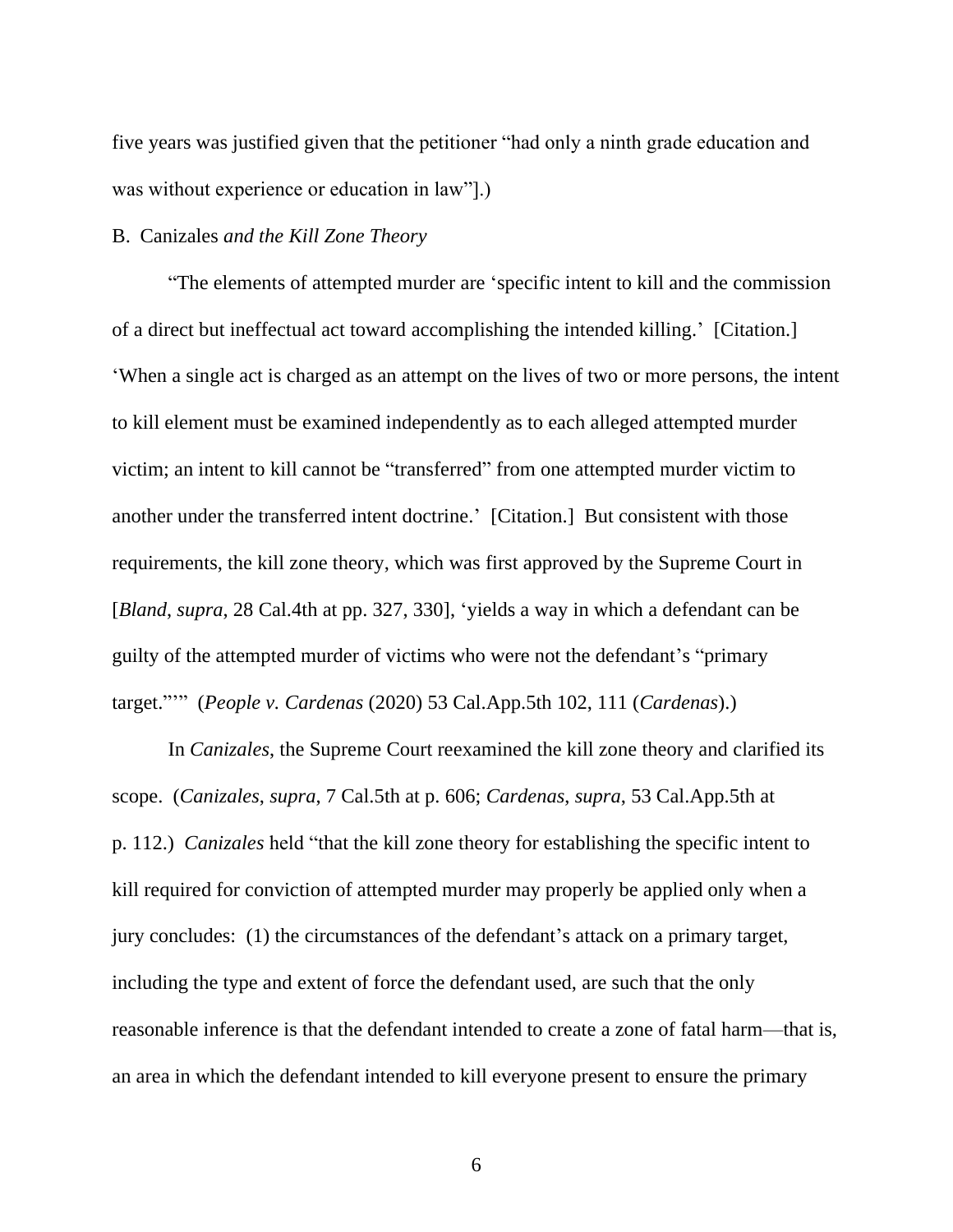target's death—around the primary target and (2) the alleged attempted murder victim who was not the primary target was located within that zone of harm. Taken together, such evidence will support a finding that the defendant harbored the requisite specific intent to kill both the primary target and everyone within the zone of fatal harm." (*Canizales*, at p. 607.)

The Supreme Court further explained that "the kill zone theory does not apply where 'the defendant merely subjected persons near the primary target to lethal risk." (*Canizales*, *supra*, 7 Cal.5th at p. 607.) The Supreme Court emphasized that "'in a kill zone case, the defendant has a primary target and reasons [that] he cannot miss that intended target if he kills everyone in the area in which the target is located. In the absence of such evidence, the kill zone instruction should not be given.'" (*Ibid.*, quoting *People v. Medina* (2019) 33 Cal.App.5th 146, 156 (*Medina*).) The court also rejected the Attorney General's argument "that for the kill zone theory to apply it is not necessary that the defendant have a primary target." (*Canizales*, at p. 608.) The court concluded to the contrary that in order for the kill zone theory to apply, "evidence of a primary target is required." (*Ibid.*)

#### C. *Retroactivity of* Canizales

In general, we will not issue a writ of habeas corpus for "an issue which was raised and rejected on direct appeal, or which could have been, but was not, raised on direct appeal." (*In re Saldana* (1997) 57 Cal.App.4th 620, 627.) "An exception to the rule applies '"when there has been a change in the law affecting the petitioner."'" (*In re*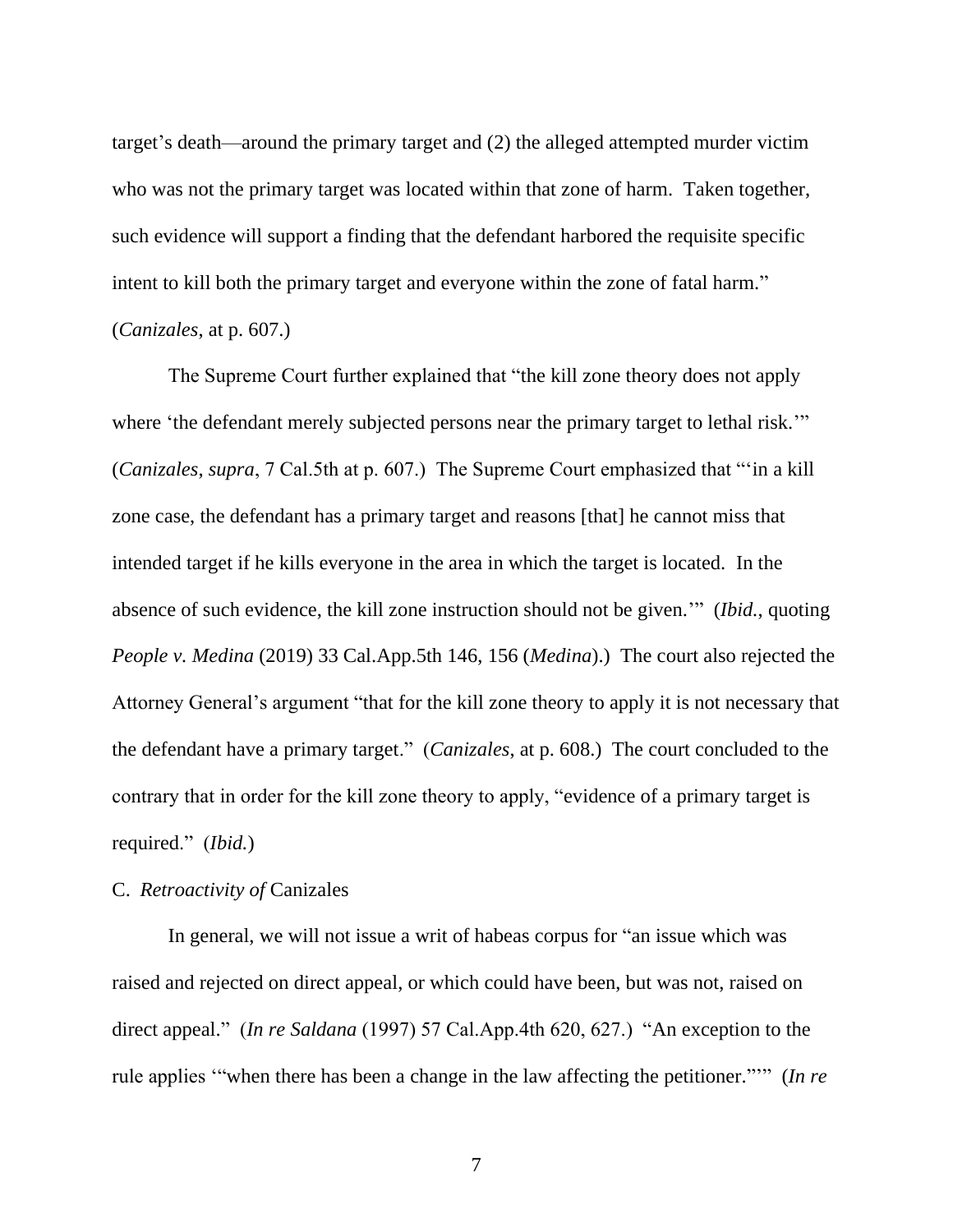*Rayford* (2020) 50 Cal.App.5th 754, 770 (*Rayford*); *In re Terry* (1971) 4 Cal.3d 911, 916 [new United States Supreme Court decision justifies habeas corpus petition on issue not previously raised]; *In re Harris* (1993) 5 Cal.4th 813, 841, disapproved on another ground in *Shalabi v. City of Fontana* (2021) 11 Cal.5th 842, 854, fn. 5.) "'To trigger this exception, the change in the law must have retroactive effect.'" (*Rayford*, *supra*, at p. 770.)

The Supreme Court did not state whether *Canizales* applies retroactively to final judgments. (*Canizales*, *supra*, 7 Cal.5th at pp. 602-618.) Relying on *Rayford*, *supra*, 50 Cal.App.5th 754, Sambrano argues that *Canizales* applies retroactively to cases like his that were final when the decision issued, because it substantively changed the law on the kill zone theory. The People agree, and so do we.

Applying both federal and state law retroactivity standards, *Rayford* held that *Canizales*, *supra*, 7 Cal.5th 591, applies retroactively to cases in which the judgment is already final. (*Rayford*, *supra*, 50 Cal.App.5th at pp. 770-778.) *Rayford* concluded that *Canizales* affected a substantive change in the law. (*Rayford*, at pp. 776-778.) *Rayford* further explained that *Canizales* "altered the range of conduct for which a defendant may be tried and convicted of attempted premeditated murder by holding trial courts should only instruct the jury on the kill zone theory of concurrent intent where 'there is sufficient evidence to support a jury determination that the *only* reasonable inference from the circumstances of the offense is that a defendant intended to kill everyone in the zone of fatal harm.'" (*Rayford*, at p. 777.)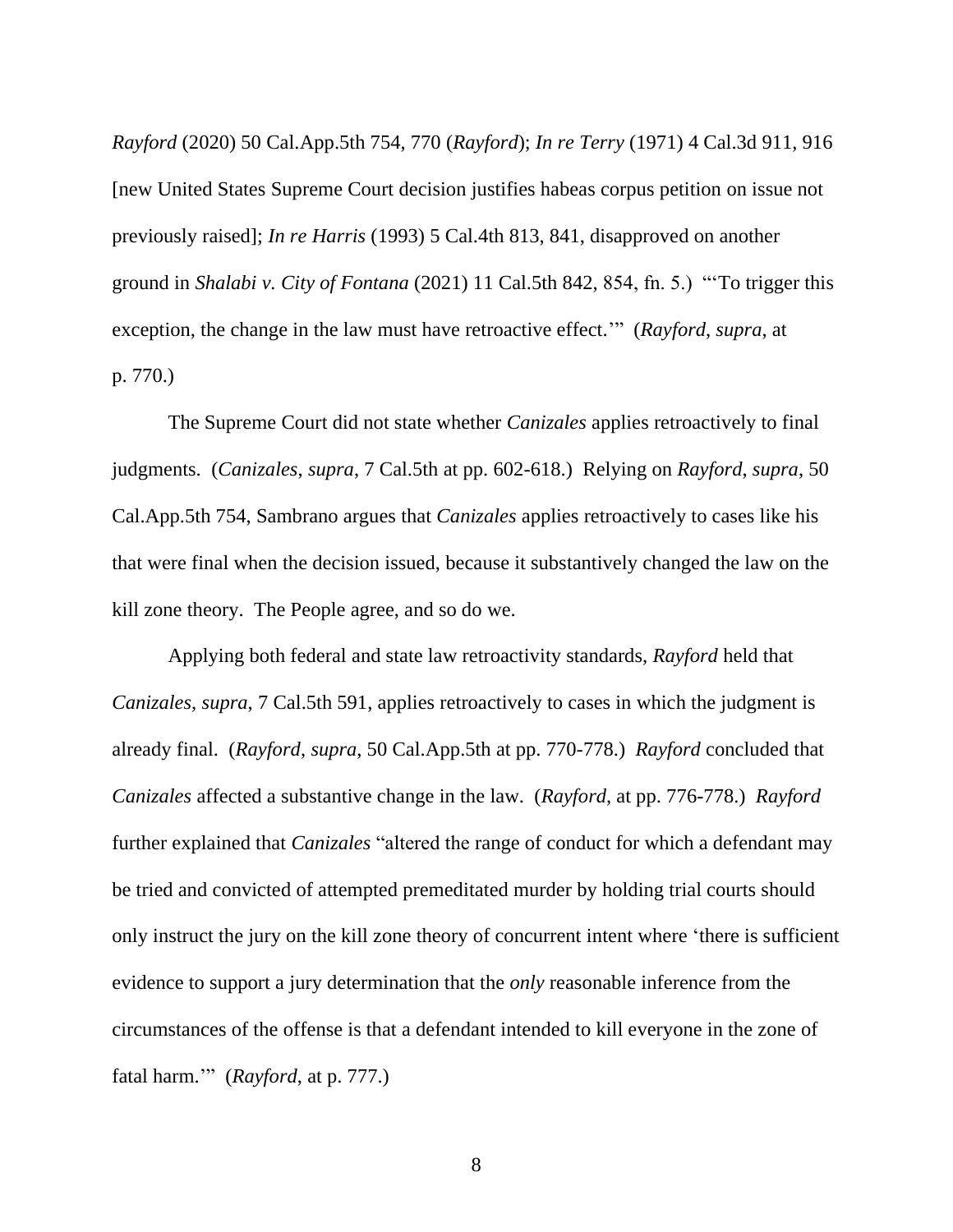We agree with *Rayford*'s analysis and conclusion. *Canizales* applies retroactively to Sambrano's case even though the judgment was final when *Canizales* was decided.

### D. *The Kill Zone Jury Instruction Was Erroneous*

On the attempted murder counts, the trial court instructed the jury with former CALCRIM No. 600, stating that Sambrano could be found guilty of attempted murder if he created a kill zone and intended to kill everyone within that zone.**<sup>1</sup>** The jury also was instructed that it could find Sambrano guilty of attempted murder if he intended to kill each of the six victims specifically. In closing argument, the prosecutor relied almost exclusively on the kill zone theory in arguing that Sambrano possessed the necessary mental state for the attempted murder counts.

In *Canizales*, the jury was instructed with the same version of CALCRIM No. 600 given here. (*Canizales*, *supra*, 7 Cal.5th at p. 601 & fn. 3.) *Canizales* concluded that the instruction did not accurately describe the kill zone theory. (*Id.* at pp. 609, 613.) *Canizales* explained that the instruction was flawed because it did not adequately define the term "kill zone" and failed to direct the jury to consider the circumstances of the attack in determining whether the defendant's attempt to kill everyone around the

**<sup>1</sup>** The jury was instructed that the prosecution had to prove two elements to prove attempted murder: "1. The defendant took at least one direct but ineffective step toward killing another person; [¶] AND [¶] 2. The defendant intended to kill that person." The jury was instructed as follows concerning the kill zone theory: "A person may intend to kill a specific victim or victims and at the same time intend to kill everyone in a particular zone of harm or 'kill zone.' A person need not be aware of other victims in the 'kill zone.' In order to convict the defendant of the attempted murder of [the six alleged victims], the People must prove that the defendant not only intended to kill a person at the gathering but also either intended to kill [the six alleged victims] or intended to kill everyone within the kill zone."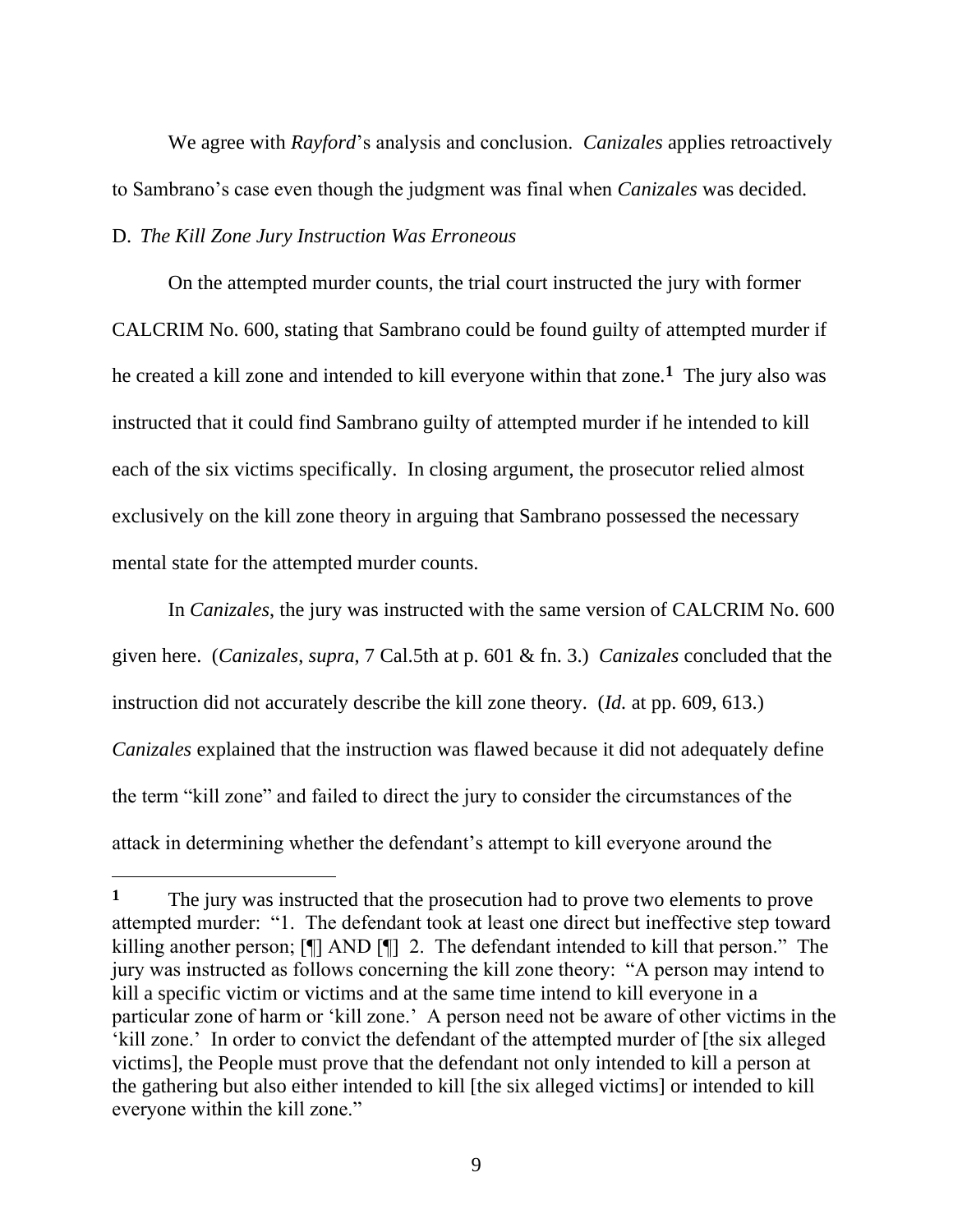primary target was undertaken as a mean of killing the primary target. (*Ibid.*) The Supreme Court recommended that the instruction be revised. (*Id.* at p. 609.)

Sambrano argues that the trial court erred by giving the same flawed version of CALCRIM No. 600 given in *Canizales*, and the People concede the point. We agree with the parties. It was error to instruct the jury with the former version of CALCRIM No. 600. In addition to the flaws in the instruction identified by the Supreme Court in *Canizales*, the instruction did not require the jury to find that Sambrano specifically intended to kill everyone in the area around the primary target *as a means of killing that primary target*, which is required for application of the kill zone theory. (*Canizales*, *supra*, 7 Cal.5th at p. 607.) Indeed, the instruction did not define a kill zone in terms of a primary target at all—it did not even state that a kill zone is an area in which the primary target is located.

We note that CALCRIM No. 600 was heavily revised in light of *Canizales*, and it is now considerably longer and more complex than the version given at Sambrano's trial. But even the current, revised version of the instruction largely retains one of the defects we have identified. In articulating the elements of the kill zone theory, the revised instruction does not require the jury to find that the defendant intended to kill everyone in the area around the primary target *in order to ensure the death of the primary target*. Instead, the revised version provides: "A person may intend to kill a primary target and also [a] secondary target[s] within a zone of fatal harm or 'kill zone.' A 'kill zone' is *an area in which the defendant used lethal force that was designed and intended to kill*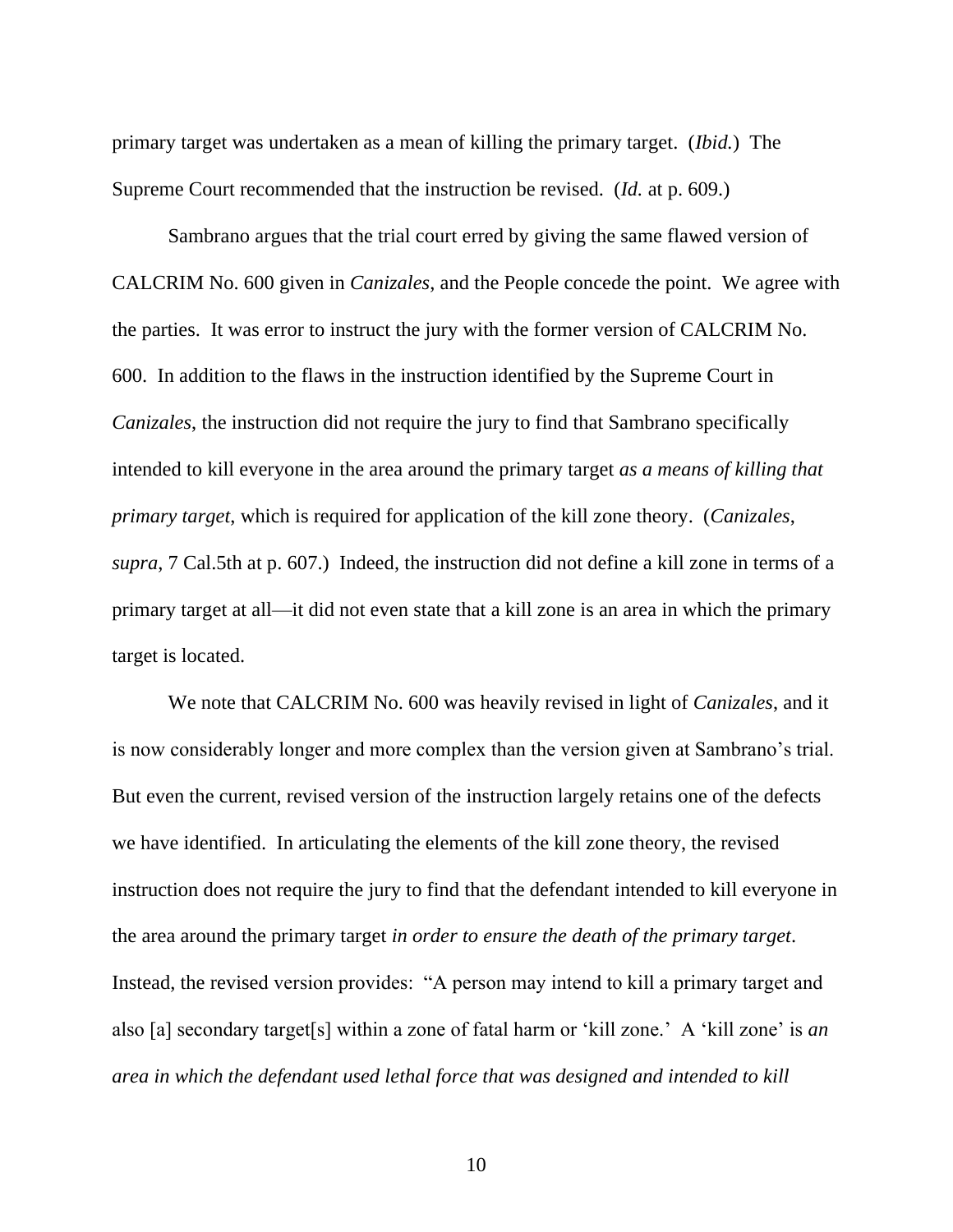*everyone in the area around the primary target*." (CALCRIM No. 600, italics added.) Again, *Canizales* clarified that unless the defendant intended to kill everyone in the area around the primary target *in order to effectuate the killing of the primary target*, the kill zone theory does not apply. (*Canizales*, *supra*, 7 Cal.5th at p. 607 [a kill zone is "an area in which the defendant intended to kill everyone present to ensure the primary target's death"]; *ibid.* ["'[I]n a kill zone case, the defendant has a primary target and reasons [that] he cannot miss that intended target if he kills everyone in the area in which the target is located. In the absence of such evidence, the kill zone instruction should not be given'"].) The revised instruction's only allusion to that requirement appears in the last sentence of the instruction, which tells the jury, "If you have a reasonable doubt whether the defendant . . . intended to kill [the primary target] by killing everyone in the kill zone, then you must find the defendant not guilty of the attempted murder of [the other people in the zone]." (CALCRIM No. 600.) But jurors might well be confused when they discover in the final sentence that a reasonable doubt about whether the defendant intended to kill the primary target *by killing everyone in the kill zone* requires them to find the defendant not guilty, given that nowhere else does the instruction say an intent to kill the primary target *by killing everyone in the kill zone* is required.

In *Canizales*, the Supreme Court "emphasize[d] that going forward trial courts must exercise caution when determining whether to permit the jury to rely upon the kill zone theory. Indeed, we anticipate there will be relatively few cases in which the theory will be applicable and an instruction appropriate." (*Canizales*, *supra*, 7 Cal.5th at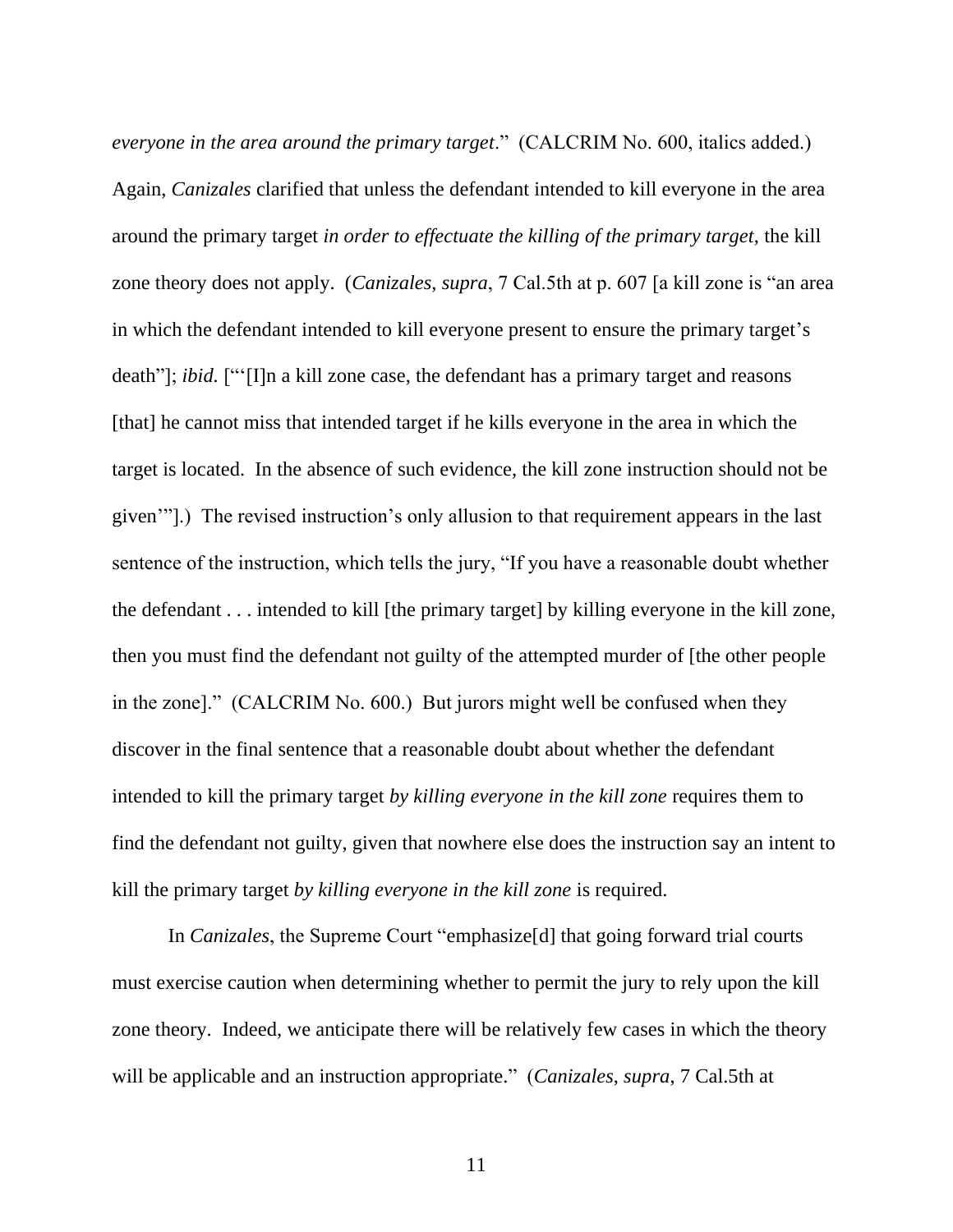p. 608.) Moreover, the Supreme Court has repeatedly explained that jury instructions on the kill zone theory *are never required*. **2** (*Stone*, *supra*, 46 Cal.4th at pp. 137-138; *Smith*, *supra*, 37 Cal.4th at p. 746; *Bland*, *supra*, 28 Cal.4th at p. 331, fn. 6.)

Given the Supreme Court's words of caution, the apparently ongoing difficulty in crafting an error-free instruction on the kill zone theory, and the absence of any requirement to give a kill zone instruction, it is not clear why it would ever be prudent to give such an instruction. It appears easy to commit error by instructing the jury on the kill zone theory, but it is literally impossible to err by declining to do so.**<sup>3</sup>**

## E. *The Error Was Prejudicial*

*Canizales* held that the then-current version of CALCRIM No. 600 presented the jury with a "legally inadequate theory" (*Canizales*, *supra*, 7 Cal.5th at p. 613) because it provided "no adequate definition to enable the jury to determine whether the [kill zone] theory was properly applicable" (*id.* at p. 615). "[W]e therefore consider whether the

**3** If a court deems it appropriate to instruct a jury on the kill zone theory, the instruction could arguably be reduced to a single sentence (and without use of the term "kill zone") along something like the following lines: If, having considered all the circumstances of the attack, you find beyond a reasonable doubt that the defendant intended to kill <insert name of primary target> by killing everyone in the area in which <insert name of primary target> was located, then you may infer, but are not required to infer, that the defendant intended to kill everyone in that area.

**<sup>2</sup>** CALCRIM No. 600 introduces the kill zone instruction with the following bracketed note: "<*Give when kill zone theory applies*>." The note is erroneous, because kill zone instructions are never required. (*Stone*, *supra*, 46 Cal.4th at pp. 137-138; *Smith*, *supra*, 37 Cal.4th at p. 746; *Bland*, *supra*, 28 Cal.4th at p. 331, fn. 6.) An accurate note would be: <*The following instruction may but need not be given when the kill zone theory applies*>. In addition, to remove any potential ambiguity, it might be helpful if the bench notes for CALCRIM No. 600 included a direct statement that kill zone instructions are never required, citing *Stone*, *Smith*, and *Bland*.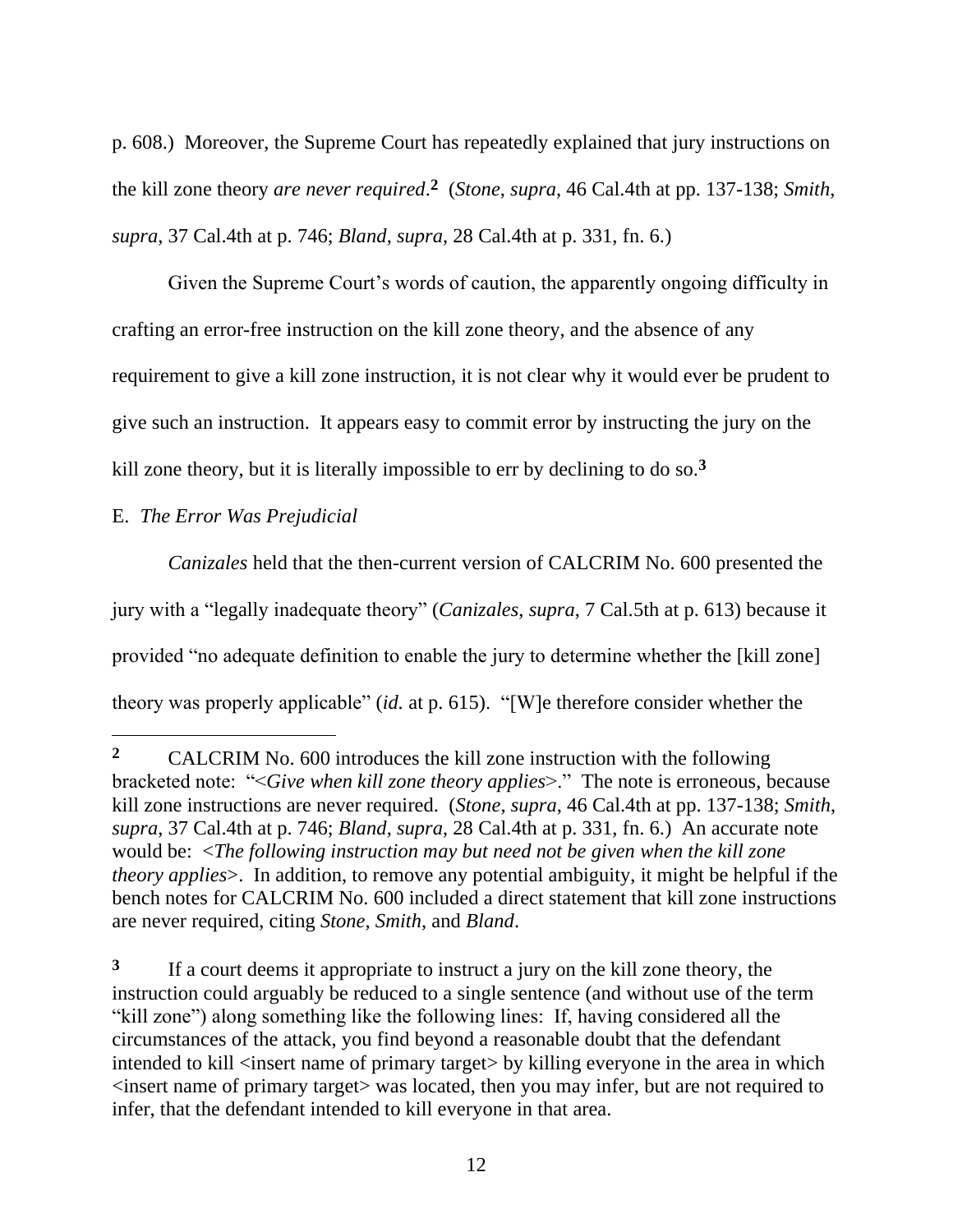error in instructing the jury was harmless beyond a reasonable doubt under *Chapman v. California* (1967) 386 U.S. 18." (*Rayford*, *supra*, 50 Cal.App.5th at p. 781.)

The People argue that the erroneous kill zone instruction was harmless beyond a reasonable doubt because "there is no way" that a properly instructed jury "could have concluded anything other than that the shooters intended to create and did create a zone of fatal harm." We disagree.

Contrary to the People's argument, the kill zone theory is categorically inapplicable to this case. There is no evidence that any person at the gathering in front of the Rodriguez house was the primary target of defendants' attack. There is no evidence that Sambrano knew or recognized anyone at the gathering or that the Rodriguez house had been defendants' planned destination. Moreover, there is no evidence that any particular person at the gathering did or said anything that might have led defendants to target a particular person when the shooting commenced. Instead, the evidence showed only that defendants began firing at the group because of the group's location within rival gang territory. Because there was no evidence of a primary target, the kill zone instruction should not have been given. (*Canizales*, *supra*, 7 Cal.5th at p. 608; *Cardenas*, *supra*, 53 Cal.App.5th at p. 118 ["without a primary target, the kill zone theory is categorically inapplicable"]; *Medina*, *supra*, 33 Cal.App.5th at p. 156 ["a kill zone instruction is not appropriate where a defendant fires a deadly weapon into a group of individuals with the intent to kill but without a primary target" "even if the defendant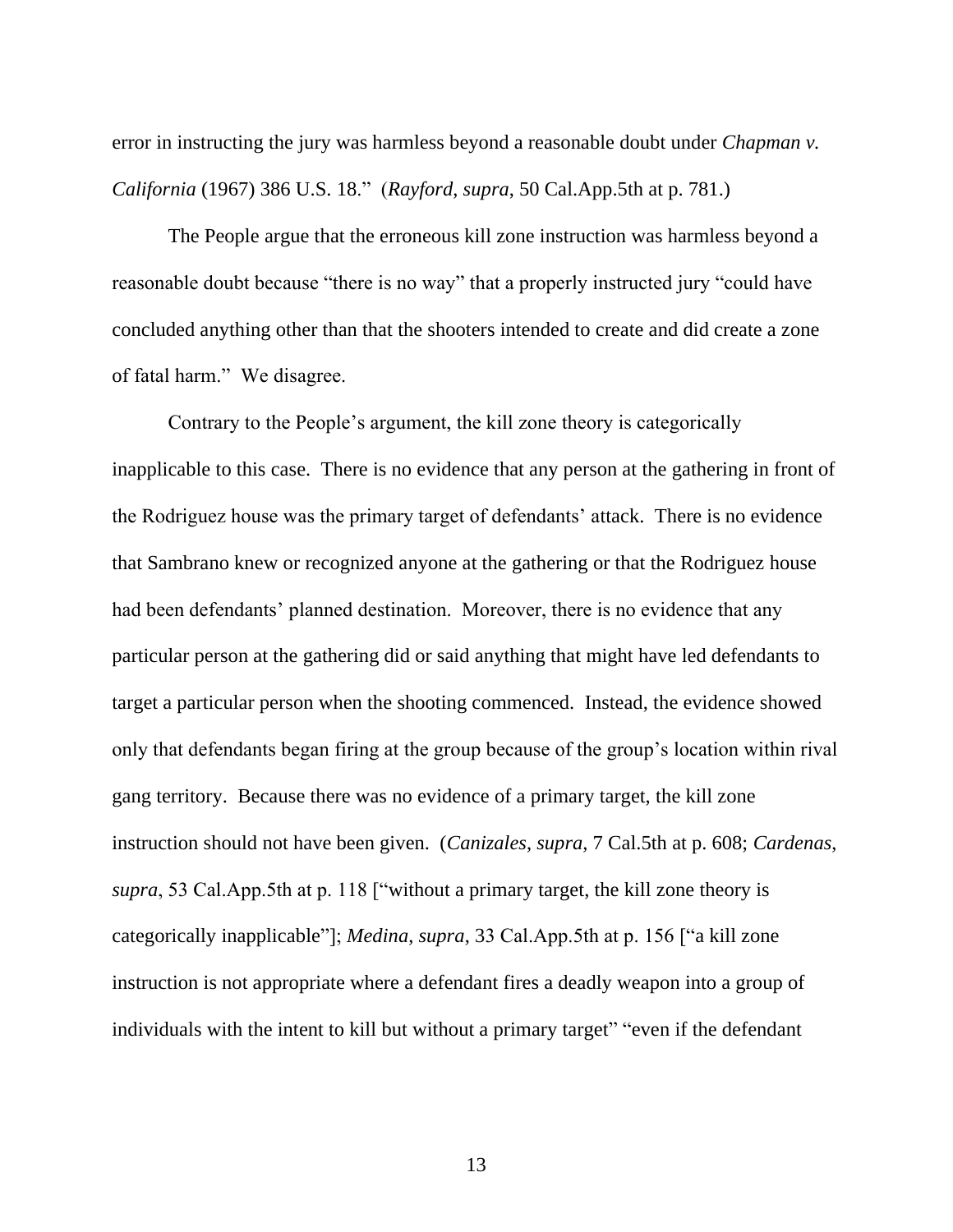intends to kill everyone in that group"]; *People v. Mariscal* (2020) 47 Cal.App.5th 129, 139 ["the kill zone theory only applies when there is an intended victim"].)

The absence of evidence of a primary target did not, however, enable the jury to determine that the kill zone theory did not apply, because the erroneous instruction did not tie the definition of a kill zone to a primary target. Rather, the jury might have applied the kill zone theory by reasoning that Sambrano "intend[ed] to kill everyone in a particular zone of harm or 'kill zone,'" even though as a matter of law the theory did not apply because there was no evidence of a primary target.

The prosecutor's closing argument exacerbated the problem. The prosecutor relied almost exclusively on the kill zone theory—which does not apply to this case at all—in arguing that Sambrano possessed the necessary mental state for attempted murder. Moreover, the prosecutor's argument erroneously articulated the kill zone theory in terms of a "zone of danger" and informed the jury that a primary target was not necessary: "So in this case, in going back to as I told you what I'll say 100 times, they had the intent to kill everyone there, ladies and gentlemen, within and without the residence. [¶] When you fire bullets like that, you create a zone of danger. It's called concurrent intent. You may have a target in mind, you may not, you may just be shooting to kill everyone, but you've set a zone of danger. And when you do that, you're attempting to kill everyone within that zone whether you know they're there or not." The prosecutor further explained: "If you open fire on a group of people with high-powered weapons, you've created a zone of danger. You may have no target in mind. Same with the plane. Let's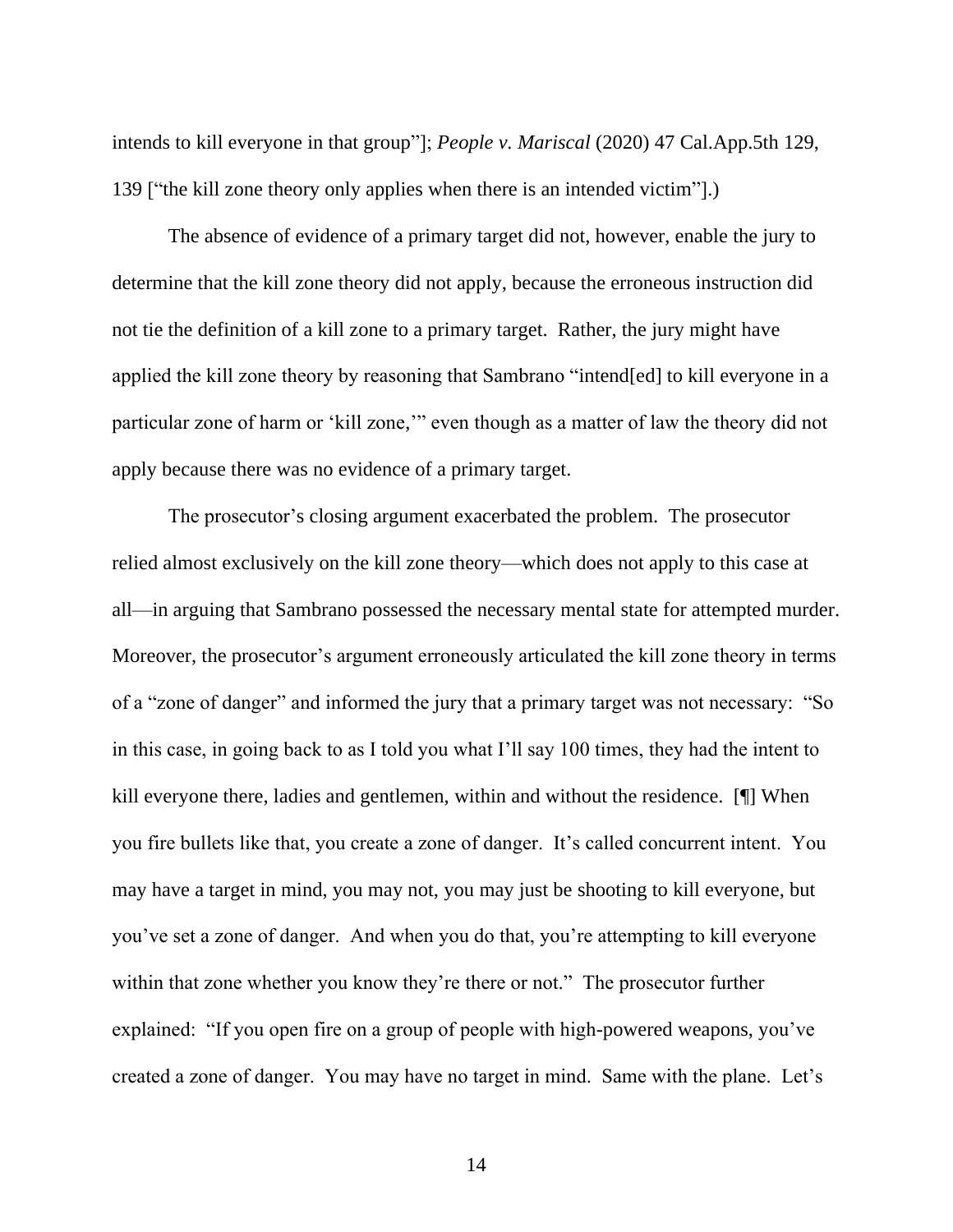say [a particular person] just got on the plane and someone just wanted to blow it up. Doesn't matter; all right? You still have the concurrent intent and you're still liable for everyone else that you tried to kill that's in that zone. Does that make sense. [¶] Does that make sense that when you have an area that you've opened fire on, you've created a zone of danger, a kill zone, and that anyone in there you're liable for?"

The prosecutor's argument erred in two ways: It told the jury that the kill zone theory can apply even if there is no primary target ("You may have a target in mind, you may not"; "You may have no target in mind"), and it told the jury that creating a "zone of danger" is sufficient for attempted murder liability. But a kill zone is not merely a zone of danger. As the Supreme Court explained in *Canizales*, "the kill zone theory does not apply where 'the defendant merely subjected persons near the primary target to lethal risk.'" (*Canizales*, *supra*, 7 Cal.5th at p. 607.) Thus, as in *Canizales*, the prosecutor's description of the kill zone as a zone of danger "was significantly broader than a proper understanding of the theory permits. Indeed, it essentially equated attempted murder with implied malice murder." (*Id.* at p. 614.) "Thus, the prosecutor's argument had the potential to mislead the jury to believe that the mere presence of a purported victim in an area in which he or she could be fatally shot is sufficient for attempted murder liability under the kill zone theory." (*Ibid.*) And the "legally erroneous argument was particularly prejudicial because the prosecutor relied almost exclusively on the kill zone theory in support of the attempted murder counts." (*Cardenas*, *supra*, 53 Cal.App.5th at p. 118.)